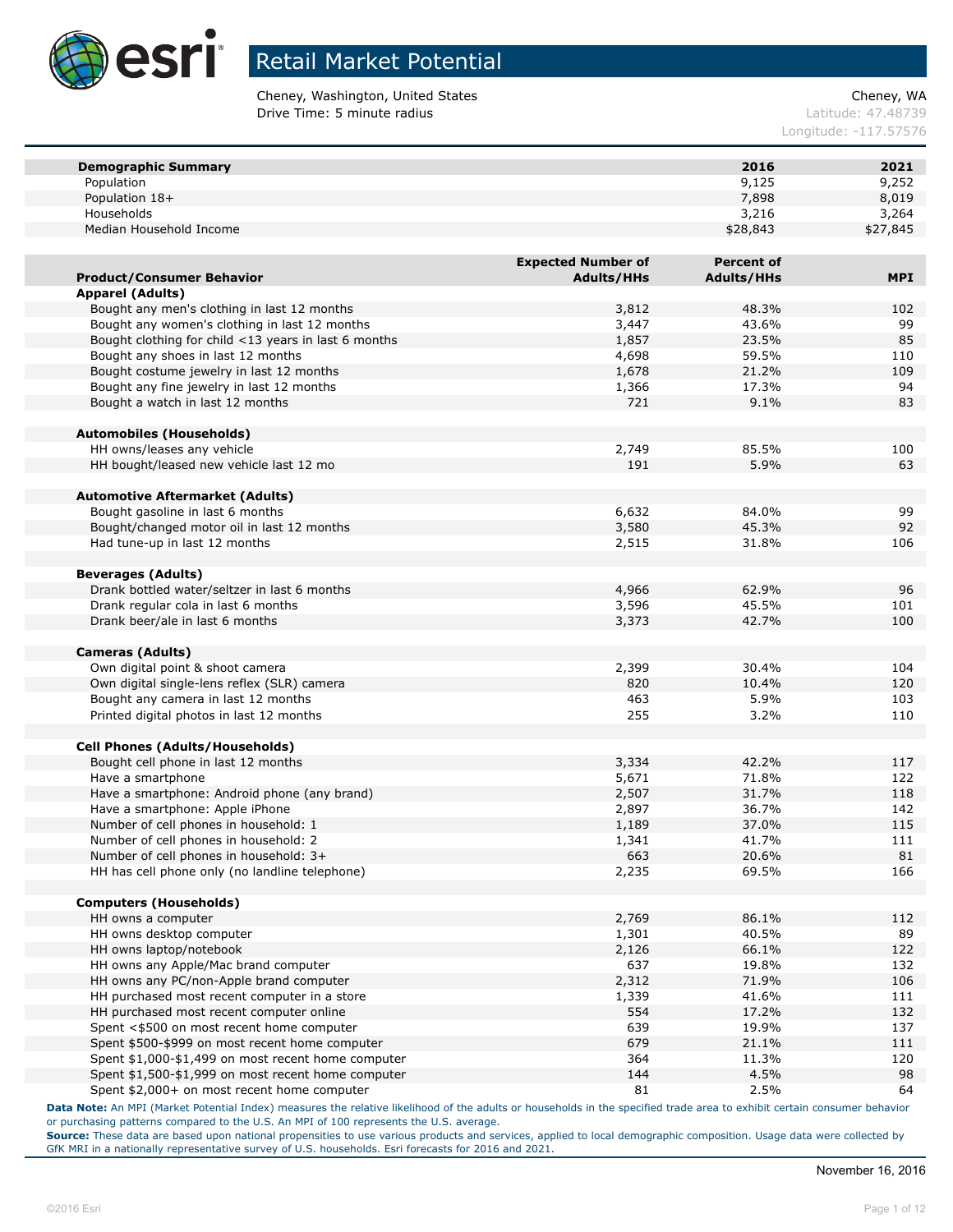

Cheney, Washington, United States Cheney, WA **Drive Time: 5 minute radius Contract Contract Contract Contract Contract Contract Contract Contract Contract Contract Contract Contract Contract Contract Contract Contract Contract Contract Contract Contract Contract Co** 

Longitude: -117.57576

|                                                             | <b>Expected Number of</b> | <b>Percent of</b> |            |
|-------------------------------------------------------------|---------------------------|-------------------|------------|
| <b>Product/Consumer Behavior</b>                            | <b>Adults/HHs</b>         | <b>Adults/HHs</b> | <b>MPI</b> |
| <b>Convenience Stores (Adults)</b>                          |                           |                   |            |
| Shopped at convenience store in last 6 mos                  | 4,386                     | 55.5%             | 109        |
| Bought brewed coffee at convenience store in last 30 days   | 1,029                     | 13.0%             | 83         |
| Bought cigarettes at convenience store in last 30 days      | 902                       | 11.4%             | 91         |
| Bought gas at convenience store in last 30 days             | 3,185                     | 40.3%             | 122        |
| Spent at convenience store in last 30 days: <\$20           | 619                       | 7.8%              | 97         |
| Spent at convenience store in last 30 days: \$20-\$39       | 883                       | 11.2%             | 124        |
| Spent at convenience store in last 30 days: \$40-\$50       | 564                       | 7.1%              | 94         |
| Spent at convenience store in last 30 days: \$51-\$99       | 519                       | 6.6%              | 148        |
| Spent at convenience store in last 30 days: \$100+          | 1,728                     | 21.9%             | 95         |
|                                                             |                           |                   |            |
| <b>Entertainment (Adults)</b>                               |                           |                   |            |
| Attended a movie in last 6 months                           | 5,747                     | 72.8%             | 122        |
| Went to live theater in last 12 months                      | 1,339                     | 17.0%             | 130        |
| Went to a bar/night club in last 12 months                  | 1,628                     | 20.6%             | 123        |
| Dined out in last 12 months                                 | 3,633                     | 46.0%             | 103        |
| Gambled at a casino in last 12 months                       | 509                       | 6.4%              | 47         |
| Visited a theme park in last 12 months                      | 1,625                     | 20.6%             | 117        |
| Viewed movie (video-on-demand) in last 30 days              | 804                       | 10.2%             | 60         |
| Viewed TV show (video-on-demand) in last 30 days            | 951                       | 12.0%             | 93         |
| Watched any pay-per-view TV in last 12 months               | 456                       | 5.8%              | 44         |
| Downloaded a movie over the Internet in last 30 days        | 1,069                     | 13.5%             | 188        |
| Downloaded any individual song in last 6 months             | 2,446                     | 31.0%             | 152        |
| Watched a movie online in the last 30 days                  | 2,742                     | 34.7%             | 217        |
| Watched a TV program online in last 30 days                 | 2,605                     | 33.0%             | 221        |
| Played a video/electronic game (console) in last 12 months  | 1,454                     | 18.4%             | 176        |
| Played a video/electronic game (portable) in last 12 months | 546                       | 6.9%              | 152        |
|                                                             |                           |                   |            |
| <b>Financial (Adults)</b>                                   |                           |                   |            |
| Have home mortgage (1st)                                    | 1,575                     | 19.9%             | 64         |
| Used ATM/cash machine in last 12 months                     | 4,420                     | 56.0%             | 114        |
| Own any stock                                               | 467                       | 5.9%              | 77         |
| Own U.S. savings bond                                       | 530                       | 6.7%              | 127        |
| Own shares in mutual fund (stock)                           | 403                       | 5.1%              | 70         |
| Own shares in mutual fund (bonds)                           | 279                       | 3.5%              | 73         |
| Have interest checking account                              | 1,965                     | 24.9%             | 88         |
| Have non-interest checking account                          | 2,581                     | 32.7%             | 116        |
| Have savings account                                        | 4,913                     | 62.2%             | 115        |
| Have 401K retirement savings plan                           | 1,022                     | 12.9%             | 89         |
| Own/used any credit/debit card in last 12 months            | 6,492                     | 82.2%             | 110        |
| Avg monthly credit card expenditures: <\$111                | 1,483                     | 18.8%             | 162        |
| Avg monthly credit card expenditures: \$111-\$225           | 662                       | 8.4%              | 122        |
| Avg monthly credit card expenditures: \$226-\$450           | 360                       | 4.6%              | 72         |
| Avg monthly credit card expenditures: \$451-\$700           | 413                       | 5.2%              | 98         |
| Avg monthly credit card expenditures: \$701-\$1,000         | 268                       | 3.4%              | 79         |
| Avg monthly credit card expenditures: \$1,001+              | 447                       | 5.7%              | 62         |
| Did banking online in last 12 months                        | 3,507                     | 44.4%             | 124        |
| Did banking on mobile device in last 12 months              | 1,947                     | 24.7%             | 176        |
| Paid bills online in last 12 months                         | 3,821                     | 48.4%             | 112        |

**Data Note:** An MPI (Market Potential Index) measures the relative likelihood of the adults or households in the specified trade area to exhibit certain consumer behavior or purchasing patterns compared to the U.S. An MPI of 100 represents the U.S. average.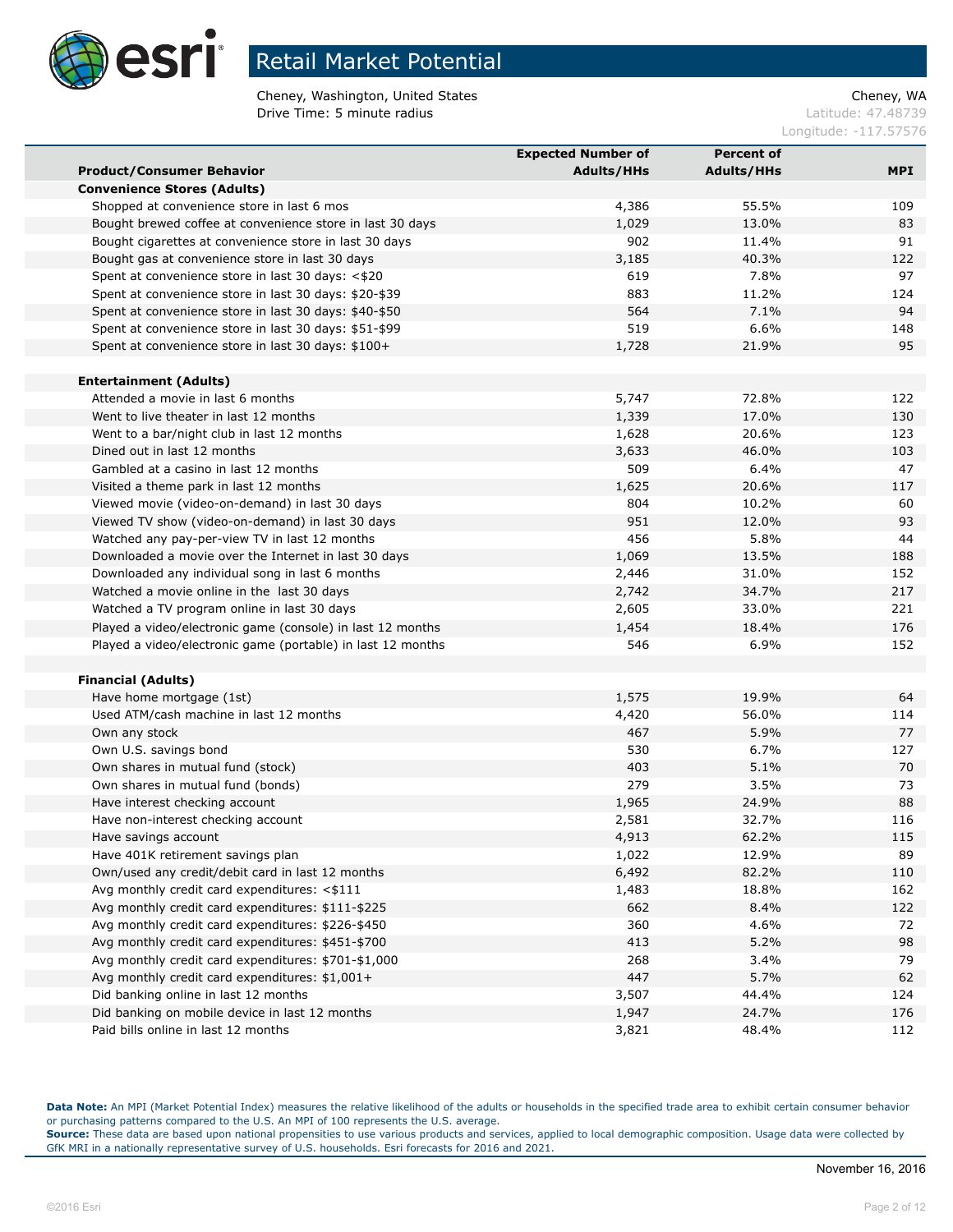

Cheney, Washington, United States Cheney, WA **Drive Time: 5 minute radius Contract Contract Contract Contract Contract Contract Contract Contract Contract Contract Contract Contract Contract Contract Contract Contract Contract Contract Contract Contract Contract Co** 

Longitude: -117.57576

|                                                                                             | <b>Expected Number of</b> | <b>Percent of</b> |           |
|---------------------------------------------------------------------------------------------|---------------------------|-------------------|-----------|
| <b>Product/Consumer Behavior</b>                                                            | <b>Adults/HHs</b>         | <b>Adults/HHs</b> | MPI.      |
| Grocery (Adults)                                                                            |                           |                   |           |
| Used beef (fresh/frozen) in last 6 months                                                   | 2,004                     | 62.3%             | 90        |
| Used bread in last 6 months                                                                 | 2,947                     | 91.6%             | 98        |
| Used chicken (fresh or frozen) in last 6 months                                             | 2,059                     | 64.0%             | 93        |
| Used turkey (fresh or frozen) in last 6 months                                              | 495                       | 15.4%             | 97        |
| Used fish/seafood (fresh or frozen) in last 6 months                                        | 1,614                     | 50.2%             | 92        |
| Used fresh fruit/vegetables in last 6 months                                                | 2,609                     | 81.1%             | 95        |
| Used fresh milk in last 6 months                                                            | 2,782<br>671              | 86.5%<br>20.9%    | 98<br>106 |
| Used organic food in last 6 months                                                          |                           |                   |           |
| <b>Health (Adults)</b>                                                                      |                           |                   |           |
| Exercise at home 2+ times per week                                                          | 3,103                     | 39.3%             | 138       |
| Exercise at club 2+ times per week                                                          | 1,102                     | 14.0%             | 107       |
| Visited a doctor in last 12 months                                                          | 5,379                     | 68.1%             | 90        |
| Used vitamin/dietary supplement in last 6 months                                            | 3,838                     | 48.6%             | 92        |
|                                                                                             |                           |                   |           |
| Home (Households)                                                                           |                           |                   |           |
| Any home improvement in last 12 months                                                      | 696                       | 21.6%             | 81        |
| Used housekeeper/maid/professional HH cleaning service in last 12                           | 363                       | 11.3%             | 86        |
| Purchased low ticket HH furnishings in last 12 months                                       | 437                       | 13.6%             | 85        |
| Purchased big ticket HH furnishings in last 12 months                                       | 725                       | 22.5%             | 108       |
| Bought any small kitchen appliance in last 12 months                                        | 747                       | 23.2%             | 105       |
| Bought any large kitchen appliance in last 12 months                                        | 311                       | 9.7%              | 76        |
|                                                                                             |                           |                   |           |
| <b>Insurance (Adults/Households)</b>                                                        |                           |                   |           |
| Currently carry life insurance                                                              | 2,457                     | 31.1%             | 73        |
| Carry medical/hospital/accident insurance                                                   | 4,369                     | 55.3%             | 84        |
| Carry homeowner insurance                                                                   | 2,284                     | 28.9%             | 61        |
| Carry renter's insurance                                                                    | 828                       | 10.5%             | 129       |
| Have auto insurance: 1 vehicle in household covered                                         | 1,161                     | 36.1%             | 117       |
| Have auto insurance: 2 vehicles in household covered                                        | 1,033                     | 32.1%             | 113       |
| Have auto insurance: 3+ vehicles in household covered                                       | 488                       | 15.2%             | 69        |
|                                                                                             |                           |                   |           |
| <b>Pets (Households)</b>                                                                    |                           |                   |           |
| Household owns any pet                                                                      | 1,427                     | 44.4%             | 83        |
| Household owns any cat                                                                      | 627                       | 19.5%             | 87        |
| Household owns any dog                                                                      | 992                       | 30.8%             | 76        |
|                                                                                             |                           |                   |           |
| <b>Psychographics (Adults)</b>                                                              |                           |                   |           |
| Buying American is important to me                                                          | 2,681                     | 33.9%             | 80        |
| Usually buy items on credit rather than wait                                                | 619<br>958                | 7.8%              | 67<br>68  |
| Usually buy based on quality - not price<br>Price is usually more important than brand name | 2,139                     | 12.1%<br>27.1%    | 103       |
| Usually use coupons for brands I buy often                                                  | 1,068                     | 13.5%             | 71        |
| Am interested in how to help the environment                                                | 1,219                     | 15.4%             | 95        |
| Usually pay more for environ safe product                                                   | 733                       | 9.3%              | 73        |
| Usually value green products over convenience                                               | 813                       | 10.3%             | 98        |
| Likely to buy a brand that supports a charity                                               | 2,873                     | 36.4%             | 104       |
|                                                                                             |                           |                   |           |
| <b>Reading (Adults)</b>                                                                     |                           |                   |           |
| Bought digital book in last 12 months                                                       | 1,332                     | 16.9%             | 128       |
| Bought hardcover book in last 12 months                                                     | 2,125                     | 26.9%             | 128       |
| Bought paperback book in last 12 month                                                      | 2,988                     | 37.8%             | 121       |
| Read any daily newspaper (paper version)                                                    | 1,464                     | 18.5%             | 71        |
| Read any digital newspaper in last 30 days                                                  | 3,488                     | 44.2%             | 133       |
| Read any magazine (paper/electronic version) in last 6 months                               | 7,529                     | 95.3%             | 105       |

**Data Note:** An MPI (Market Potential Index) measures the relative likelihood of the adults or households in the specified trade area to exhibit certain consumer behavior or purchasing patterns compared to the U.S. An MPI of 100 represents the U.S. average.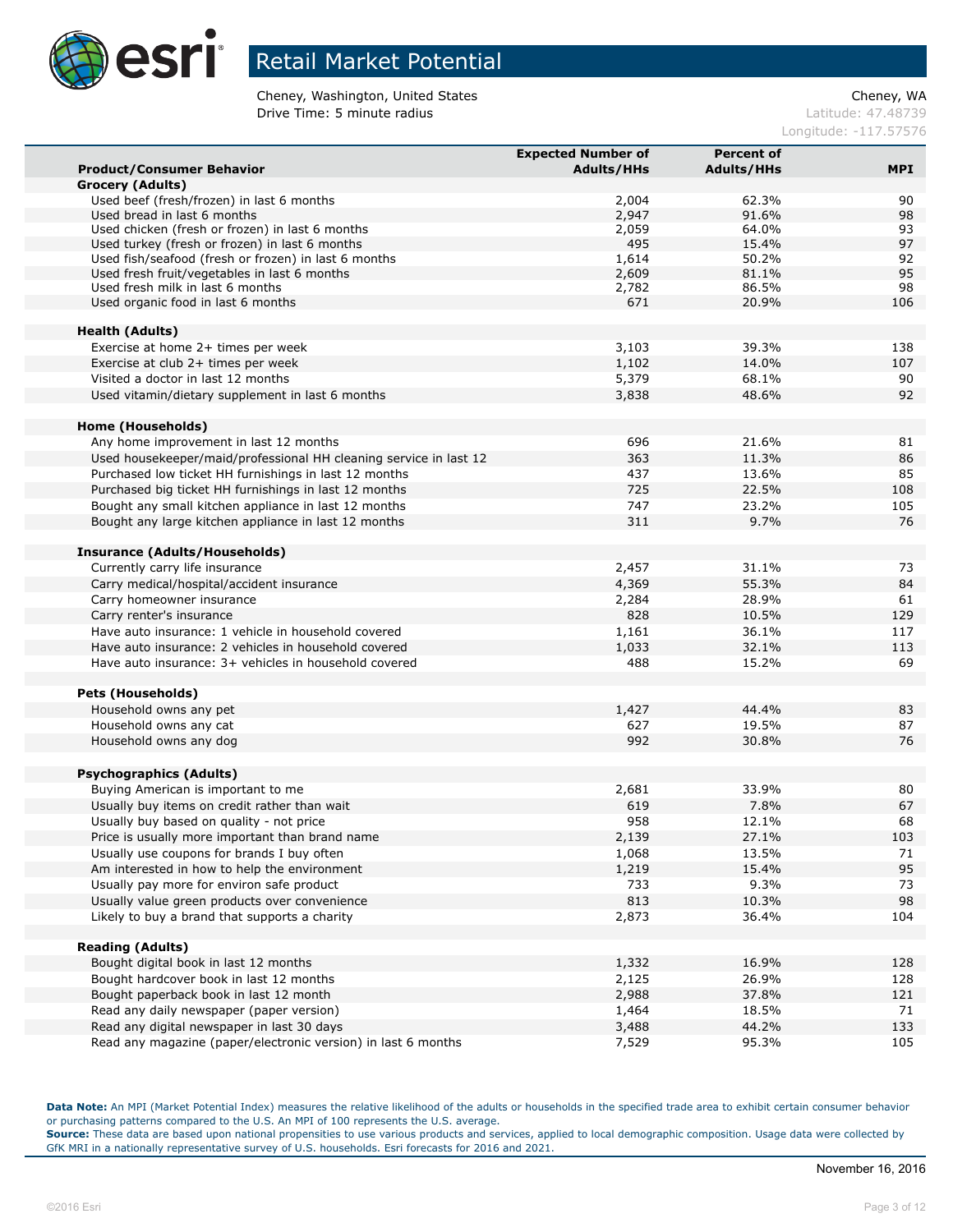

Cheney, Washington, United States Cheney, WA **Drive Time: 5 minute radius Contract Contract Contract Contract Contract Contract Contract Contract Contract Contract Contract Contract Contract Contract Contract Contract Contract Contract Contract Contract Contract Co** 

Longitude: -117.57576

|                                                                | <b>Expected Number of</b> | <b>Percent of</b> |            |
|----------------------------------------------------------------|---------------------------|-------------------|------------|
| <b>Product/Consumer Behavior</b>                               | <b>Adults/HHs</b>         | <b>Adults/HHs</b> | <b>MPI</b> |
| <b>Restaurants (Adults)</b>                                    |                           |                   |            |
| Went to family restaurant/steak house in last 6 months         | 6,103                     | 77.3%             | 104        |
| Went to family restaurant/steak house: 4+ times a month        | 2,043                     | 25.9%             | 94         |
| Went to fast food/drive-in restaurant in last 6 months         | 7,350                     | 93.1%             | 103        |
| Went to fast food/drive-in restaurant 9+ times/mo              | 3,272                     | 41.4%             | 105        |
| Fast food/drive-in last 6 months: eat in                       | 3,443                     | 43.6%             | 120        |
| Fast food/drive-in last 6 months: home delivery                | 822                       | 10.4%             | 136        |
| Fast food/drive-in last 6 months: take-out/drive-thru          | 4,078                     | 51.6%             | 111        |
| Fast food/drive-in last 6 months: take-out/walk-in             | 2,115                     | 26.8%             | 138        |
|                                                                |                           |                   |            |
| <b>Television &amp; Electronics (Adults/Households)</b>        |                           |                   |            |
| Own any e-reader/tablet                                        | 2,581                     | 32.7%             | 103        |
| Own e-reader/tablet: iPad                                      | 1,041                     | 13.2%             | 86         |
| Own any portable MP3 player                                    | 2,910                     | 36.8%             | 120        |
| HH owns 1 TV                                                   | 814                       | 25.3%             | 124        |
| HH owns 2 TVs                                                  | 938                       | 29.2%             | 112        |
| HH owns 3 TVs                                                  | 626                       | 19.5%             | 91         |
| HH owns 4+ TVs                                                 | 429                       | 13.3%             | 71         |
| HH subscribes to cable TV                                      | 1,729                     | 53.8%             | 108        |
| HH subscribes to fiber optic                                   | 62                        | 1.9%              | 25         |
| HH has satellite dish                                          | 450                       | 14.0%             | 55         |
| HH owns DVD/Blu-ray player                                     | 2,058                     | 64.0%             | 106        |
| HH owns camcorder                                              | 383                       | 11.9%             | 85         |
| HH owns portable GPS navigation device                         | 759                       | 23.6%             | 86         |
| HH purchased video game system in last 12 mos                  | 219                       | 6.8%              | 86         |
| HH owns Internet video device for TV                           | 230                       | 7.2%              | 101        |
|                                                                |                           |                   |            |
| <b>Travel (Adults)</b>                                         |                           |                   |            |
| Domestic travel in last 12 months                              | 4,162                     | 52.7%             | 105        |
| Took 3+ domestic non-business trips in last 12 months          | 1,177                     | 14.9%             | 134        |
| Spent on domestic vacations in last 12 months: $<$ \$1,000     | 1,293                     | 16.4%             | 153        |
| Spent on domestic vacations in last 12 months: \$1,000-\$1,499 | 359                       | 4.5%              | 78         |
| Spent on domestic vacations in last 12 months: \$1,500-\$1,999 | 260                       | 3.3%              | 92         |
| Spent on domestic vacations in last 12 months: \$2,000-\$2,999 | 283                       | 3.6%              | 92         |
| Spent on domestic vacations in last 12 months: \$3,000+        | 330                       | 4.2%              | 76         |
| Domestic travel in the 12 months: used general travel website  | 334                       | 4.2%              | 62         |
| Foreign travel in last 3 years                                 | 2,177                     | 27.6%             | 114        |
| Took 3+ foreign trips by plane in last 3 years                 | 225                       | 2.8%              | 63         |
| Spent on foreign vacations in last 12 months: <\$1,000         | 235                       | 3.0%              | 71         |
| Spent on foreign vacations in last 12 months: \$1,000-\$2,999  | 314                       | 4.0%              | 122        |
| Spent on foreign vacations in last 12 months: \$3,000+         | 268                       | 3.4%              | 68         |
| Foreign travel in last 3 years: used general travel website    | 583                       | 7.4%              | 132        |
| Nights spent in hotel/motel in last 12 months: any             | 3,536                     | 44.8%             | 110        |
| Took cruise of more than one day in last 3 years               | 688                       | 8.7%              | 104        |
| Member of any frequent flyer program                           | 690                       | 8.7%              | 54         |
| Member of any hotel rewards program                            | 771                       | 9.8%              | 69         |

**Data Note:** An MPI (Market Potential Index) measures the relative likelihood of the adults or households in the specified trade area to exhibit certain consumer behavior or purchasing patterns compared to the U.S. An MPI of 100 represents the U.S. average.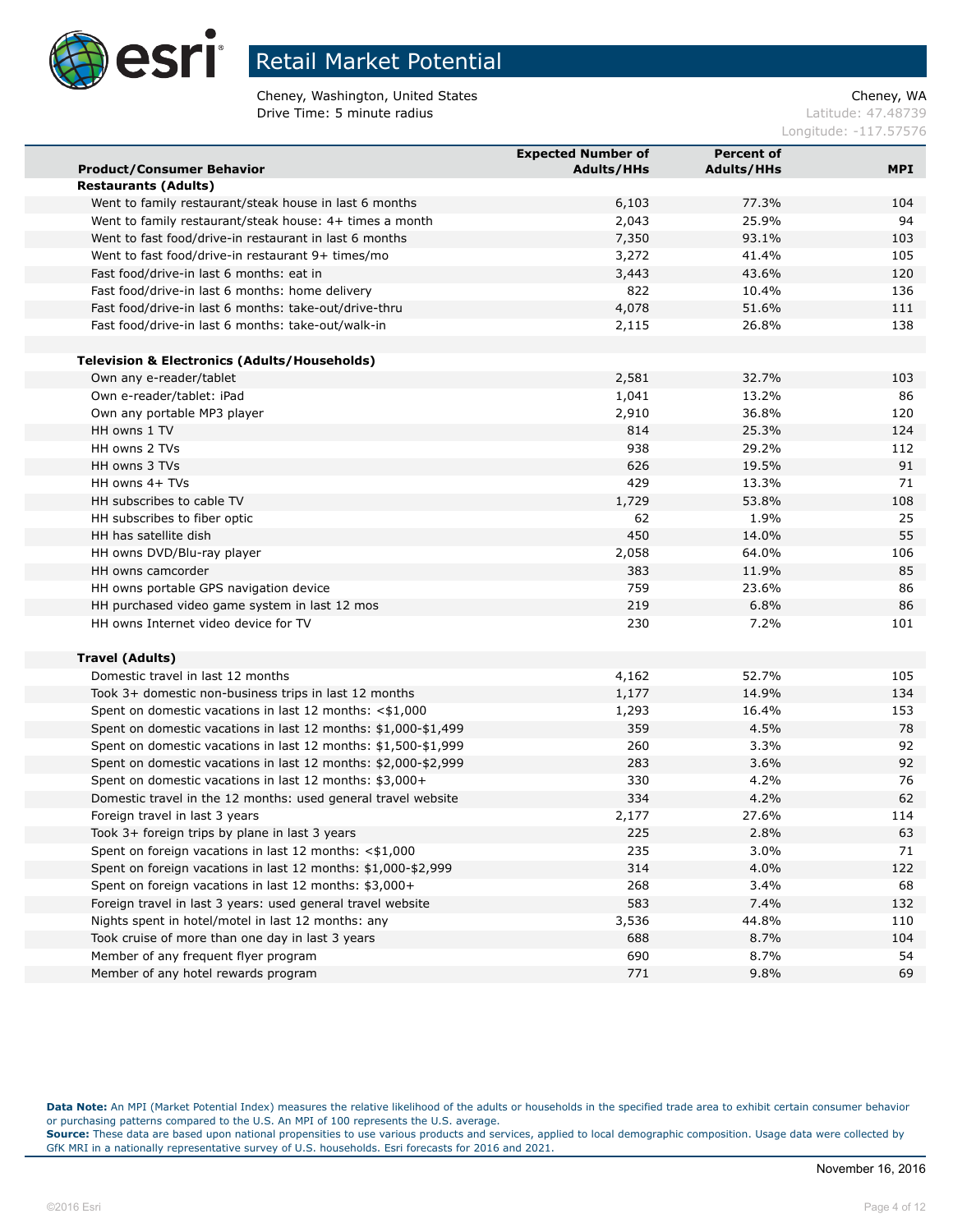

Cheney, Washington, United States Cheney, WA **Drive Time: 10 minute radius Latitude: 47.48739** 

Longitude: -117.57576

| <b>Demographic Summary</b>                           |                           | 2016              | 2021       |
|------------------------------------------------------|---------------------------|-------------------|------------|
| Population                                           |                           | 10,787            | 10,973     |
| Population 18+                                       |                           | 9,217             | 9,382      |
| Households                                           |                           | 3,869             | 3,941      |
| Median Household Income                              |                           | \$31,098          | \$30,274   |
|                                                      |                           |                   |            |
|                                                      | <b>Expected Number of</b> | <b>Percent of</b> |            |
| <b>Product/Consumer Behavior</b>                     | <b>Adults/HHs</b>         | <b>Adults/HHs</b> | <b>MPI</b> |
| <b>Apparel (Adults)</b>                              |                           |                   |            |
| Bought any men's clothing in last 12 months          | 4,475                     | 48.6%             | 103        |
| Bought any women's clothing in last 12 months        | 4,040                     | 43.8%             | 100        |
| Bought clothing for child <13 years in last 6 months | 2,215                     | 24.0%             | 87         |
| Bought any shoes in last 12 months                   | 5,479                     | 59.4%             | 110        |
| Bought costume jewelry in last 12 months             | 1,961                     | 21.3%             | 109        |
| Bought any fine jewelry in last 12 months            | 1,598                     | 17.3%             | 95         |
| Bought a watch in last 12 months                     | 856                       | 9.3%              | 84         |
|                                                      |                           |                   |            |
| <b>Automobiles (Households)</b>                      |                           |                   |            |
| HH owns/leases any vehicle                           | 3,330                     | 86.1%             | 101        |
| HH bought/leased new vehicle last 12 mo              | 249                       | 6.4%              | 69         |
|                                                      |                           |                   |            |
| <b>Automotive Aftermarket (Adults)</b>               |                           |                   |            |
| Bought gasoline in last 6 months                     | 7,795                     | 84.6%             | 99         |
| Bought/changed motor oil in last 12 months           | 4,255                     | 46.2%             | 94         |
| Had tune-up in last 12 months                        | 2,930                     | 31.8%             | 105        |
| <b>Beverages (Adults)</b>                            |                           |                   |            |
| Drank bottled water/seltzer in last 6 months         | 5,805                     | 63.0%             | 96         |
| Drank regular cola in last 6 months                  | 4,179                     | 45.3%             | 101        |
| Drank beer/ale in last 6 months                      | 3,920                     | 42.5%             | 100        |
|                                                      |                           |                   |            |
| <b>Cameras (Adults)</b>                              |                           |                   |            |
| Own digital point & shoot camera                     | 2,815                     | 30.5%             | 105        |
| Own digital single-lens reflex (SLR) camera          | 956                       | 10.4%             | 120        |
| Bought any camera in last 12 months                  | 541                       | 5.9%              | 103        |
| Printed digital photos in last 12 months             | 293                       | 3.2%              | 109        |
|                                                      |                           |                   |            |
| <b>Cell Phones (Adults/Households)</b>               |                           |                   |            |
| Bought cell phone in last 12 months                  | 3,891                     | 42.2%             | 117        |
| Have a smartphone                                    | 6,533                     | 70.9%             | 120        |
| Have a smartphone: Android phone (any brand)         | 2,935                     | 31.8%             | 118        |
| Have a smartphone: Apple iPhone                      | 3,282                     | 35.6%             | 138        |
| Number of cell phones in household: 1                | 1,379                     | 35.6%             | 111        |
| Number of cell phones in household: 2                | 1,618                     | 41.8%             | 112        |
| Number of cell phones in household: 3+               | 826                       | 21.3%             | 84         |
| HH has cell phone only (no landline telephone)       | 2,615                     | 67.6%             | 161        |
| <b>Computers (Households)</b>                        |                           |                   |            |
| HH owns a computer                                   | 3,321                     | 85.8%             | 112        |
| HH owns desktop computer                             | 1,603                     | 41.4%             | 91         |
| HH owns laptop/notebook                              | 2,532                     | 65.4%             | 121        |
| HH owns any Apple/Mac brand computer                 | 748                       | 19.3%             | 129        |
| HH owns any PC/non-Apple brand computer              | 2,793                     | 72.2%             | 106        |
| HH purchased most recent computer in a store         | 1,603                     | 41.4%             | 110        |
| HH purchased most recent computer online             | 661                       | 17.1%             | 131        |
| Spent <\$500 on most recent home computer            | 757                       | 19.6%             | 135        |
| Spent \$500-\$999 on most recent home computer       | 811                       | 21.0%             | 110        |
| Spent \$1,000-\$1,499 on most recent home computer   | 435                       | 11.2%             | 119        |
| Spent \$1,500-\$1,999 on most recent home computer   | 175                       | 4.5%              | 99         |
| Spent \$2,000+ on most recent home computer          | 103                       | 2.7%              | 68         |

**Data Note:** An MPI (Market Potential Index) measures the relative likelihood of the adults or households in the specified trade area to exhibit certain consumer behavior or purchasing patterns compared to the U.S. An MPI of 100 represents the U.S. average.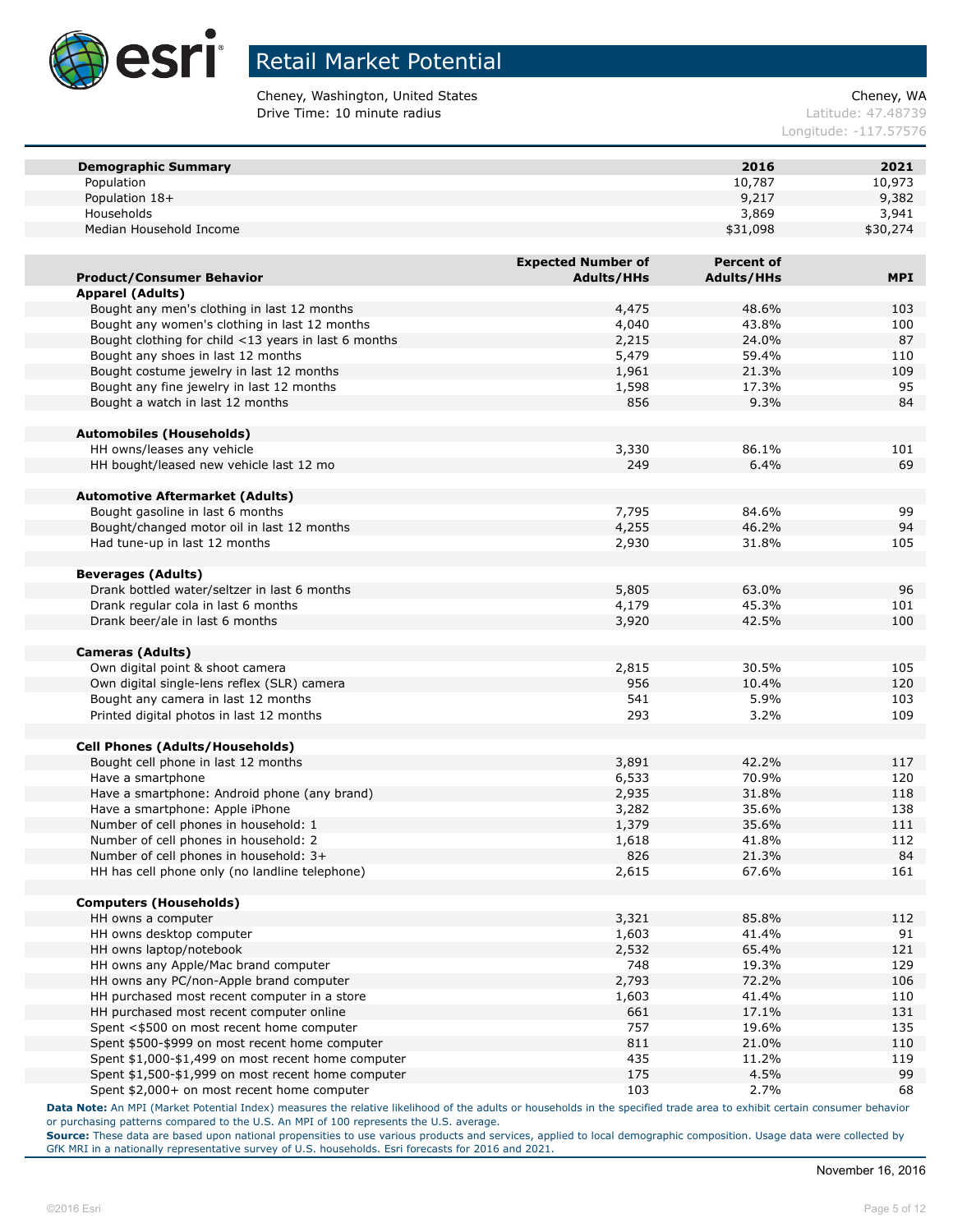

Cheney, Washington, United States Cheney, WA **Drive Time: 10 minute radius Latitude: 47.48739** 

Longitude: -117.57576

|                                                                                       | <b>Expected Number of</b> | <b>Percent of</b> |            |
|---------------------------------------------------------------------------------------|---------------------------|-------------------|------------|
| <b>Product/Consumer Behavior</b>                                                      | <b>Adults/HHs</b>         | <b>Adults/HHs</b> | <b>MPI</b> |
| <b>Convenience Stores (Adults)</b>                                                    |                           |                   |            |
| Shopped at convenience store in last 6 mos                                            | 5,070                     | 55.0%             | 108        |
| Bought brewed coffee at convenience store in last 30 days                             | 1,196                     | 13.0%             | 83         |
| Bought cigarettes at convenience store in last 30 days                                | 1,069                     | 11.6%             | 93         |
| Bought gas at convenience store in last 30 days                                       | 3,704                     | 40.2%             | 122        |
| Spent at convenience store in last 30 days: <\$20                                     | 713                       | 7.7%              | 96         |
| Spent at convenience store in last 30 days: \$20-\$39                                 | 1,012                     | 11.0%             | 121        |
| Spent at convenience store in last 30 days: \$40-\$50                                 | 663                       | 7.2%              | 94         |
| Spent at convenience store in last 30 days: \$51-\$99                                 | 607                       | 6.6%              | 149        |
| Spent at convenience store in last 30 days: \$100+                                    | 2,052                     | 22.3%             | 97         |
|                                                                                       |                           |                   |            |
| <b>Entertainment (Adults)</b>                                                         |                           |                   |            |
| Attended a movie in last 6 months                                                     | 6,609                     | 71.7%             | 121        |
| Went to live theater in last 12 months                                                | 1,547                     | 16.8%             | 129        |
| Went to a bar/night club in last 12 months                                            | 1,845                     | 20.0%             | 120        |
| Dined out in last 12 months                                                           | 4,287                     | 46.5%             | 104        |
| Gambled at a casino in last 12 months                                                 | 623                       | 6.8%              | 49         |
| Visited a theme park in last 12 months                                                | 1,880                     | 20.4%             | 116        |
| Viewed movie (video-on-demand) in last 30 days                                        | 962                       | 10.4%             | 61         |
| Viewed TV show (video-on-demand) in last 30 days                                      | 1,097                     | 11.9%             | 92         |
| Watched any pay-per-view TV in last 12 months                                         | 560                       | 6.1%              | 46         |
| Downloaded a movie over the Internet in last 30 days                                  | 1,213                     | 13.2%             | 183        |
| Downloaded any individual song in last 6 months                                       | 2,800                     | 30.4%             | 149        |
| Watched a movie online in the last 30 days                                            | 3,099                     | 33.6%             | 210        |
| Watched a TV program online in last 30 days                                           | 2,940                     | 31.9%             | 213        |
| Played a video/electronic game (console) in last 12 months                            | 1,664                     | 18.1%             | 173        |
| Played a video/electronic game (portable) in last 12 months                           | 625                       | 6.8%              | 149        |
|                                                                                       |                           |                   |            |
| <b>Financial (Adults)</b>                                                             |                           |                   |            |
| Have home mortgage (1st)                                                              | 1,942                     | 21.1%             | 68         |
| Used ATM/cash machine in last 12 months                                               | 5,185                     | 56.3%             | 115        |
| Own any stock                                                                         | 551                       | 6.0%              | 78         |
| Own U.S. savings bond                                                                 | 611                       | 6.6%              | 125        |
| Own shares in mutual fund (stock)                                                     | 481<br>331                | 5.2%              | 72<br>74   |
| Own shares in mutual fund (bonds)                                                     |                           | 3.6%              |            |
| Have interest checking account                                                        | 2,328                     | 25.3%             | 90         |
| Have non-interest checking account                                                    | 3,025                     | 32.8%             | 116        |
| Have savings account                                                                  | 5,745                     | 62.3%             | 115        |
| Have 401K retirement savings plan                                                     | 1,222                     | 13.3%             | 91         |
| Own/used any credit/debit card in last 12 months                                      | 7,580                     | 82.2%             | 110        |
| Avg monthly credit card expenditures: <\$111                                          | 1,725                     | 18.7%             | 161        |
| Avg monthly credit card expenditures: \$111-\$225                                     | 761                       | 8.3%              | 120        |
| Avg monthly credit card expenditures: \$226-\$450                                     | 432                       | 4.7%              | 74         |
| Avg monthly credit card expenditures: \$451-\$700                                     | 486                       | 5.3%              | 99         |
| Avg monthly credit card expenditures: \$701-\$1,000                                   | 314                       | 3.4%              | 79         |
| Avg monthly credit card expenditures: \$1,001+                                        | 537                       | 5.8%              | 64         |
| Did banking online in last 12 months                                                  | 4,130                     | 44.8%             | 126        |
| Did banking on mobile device in last 12 months<br>Paid bills online in last 12 months | 2,248<br>4,510            | 24.4%<br>48.9%    | 174<br>114 |
|                                                                                       |                           |                   |            |

**Data Note:** An MPI (Market Potential Index) measures the relative likelihood of the adults or households in the specified trade area to exhibit certain consumer behavior or purchasing patterns compared to the U.S. An MPI of 100 represents the U.S. average.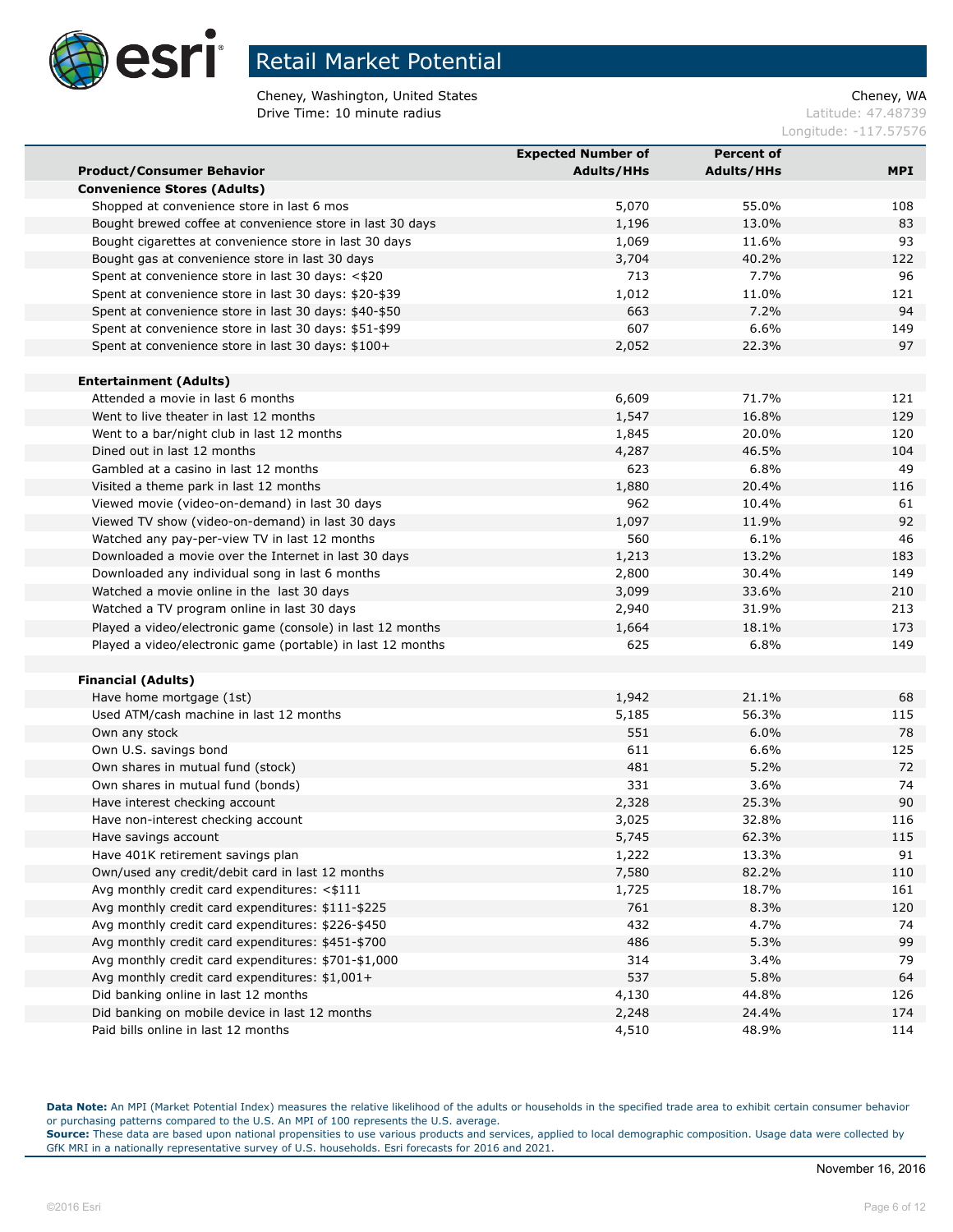

Cheney, Washington, United States Cheney, WA **Drive Time: 10 minute radius Latitude: 47.48739** 

Longitude: -117.57576

|                                                                   | <b>Expected Number of</b> | <b>Percent of</b> |           |
|-------------------------------------------------------------------|---------------------------|-------------------|-----------|
| <b>Product/Consumer Behavior</b>                                  | <b>Adults/HHs</b>         | <b>Adults/HHs</b> | MPI       |
| Grocery (Adults)                                                  |                           |                   |           |
| Used beef (fresh/frozen) in last 6 months                         | 2,440                     | 63.1%             | 91        |
| Used bread in last 6 months                                       | 3,554                     | 91.9%             | 98        |
| Used chicken (fresh or frozen) in last 6 months                   | 2,512                     | 64.9%             | 94        |
| Used turkey (fresh or frozen) in last 6 months                    | 602                       | 15.6%             | 98        |
| Used fish/seafood (fresh or frozen) in last 6 months              | 1,963                     | 50.7%             | 93        |
| Used fresh fruit/vegetables in last 6 months                      | 3,168                     | 81.9%             | 95        |
| Used fresh milk in last 6 months                                  | 3,359<br>785              | 86.8%<br>20.3%    | 99<br>103 |
| Used organic food in last 6 months                                |                           |                   |           |
| <b>Health (Adults)</b>                                            |                           |                   |           |
| Exercise at home 2+ times per week                                | 3,572                     | 38.8%             | 137       |
| Exercise at club 2+ times per week                                | 1,274                     | 13.8%             | 106       |
| Visited a doctor in last 12 months                                | 6,327                     | 68.6%             | 91        |
| Used vitamin/dietary supplement in last 6 months                  | 4,525                     | 49.1%             | 93        |
|                                                                   |                           |                   |           |
| Home (Households)                                                 |                           |                   |           |
| Any home improvement in last 12 months                            | 866                       | 22.4%             | 83        |
| Used housekeeper/maid/professional HH cleaning service in last 12 | 434                       | 11.2%             | 85        |
| Purchased low ticket HH furnishings in last 12 months             | 533                       | 13.8%             | 86        |
| Purchased big ticket HH furnishings in last 12 months             | 862                       | 22.3%             | 107       |
| Bought any small kitchen appliance in last 12 months              | 888                       | 23.0%             | 103       |
| Bought any large kitchen appliance in last 12 months              | 386                       | 10.0%             | 78        |
|                                                                   |                           |                   |           |
| <b>Insurance (Adults/Households)</b>                              |                           |                   |           |
| Currently carry life insurance                                    | 2,972                     | 32.2%             | 76        |
| Carry medical/hospital/accident insurance                         | 5,198                     | 56.4%             | 86        |
| Carry homeowner insurance                                         | 2,830                     | 30.7%             | 65        |
| Carry renter's insurance                                          | 943                       | 10.2%             | 126       |
| Have auto insurance: 1 vehicle in household covered               | 1,351                     | 34.9%             | 113       |
| Have auto insurance: 2 vehicles in household covered              | 1,248                     | 32.3%             | 113       |
| Have auto insurance: 3+ vehicles in household covered             | 629                       | 16.3%             | 74        |
|                                                                   |                           |                   |           |
| <b>Pets (Households)</b>                                          |                           |                   |           |
| Household owns any pet                                            | 1,764                     | 45.6%             | 85        |
| Household owns any cat                                            | 773                       | 20.0%             | 89        |
| Household owns any dog                                            | 1,245                     | 32.2%             | 79        |
| <b>Psychographics (Adults)</b>                                    |                           |                   |           |
| Buying American is important to me                                | 3,223                     | 35.0%             | 83        |
| Usually buy items on credit rather than wait                      | 737                       | 8.0%              | 68        |
| Usually buy based on quality - not price                          | 1,145                     | 12.4%             | 69        |
| Price is usually more important than brand name                   | 2,518                     | 27.3%             | 104       |
| Usually use coupons for brands I buy often                        | 1,277                     | 13.9%             | 73        |
| Am interested in how to help the environment                      | 1,419                     | 15.4%             | 95        |
| Usually pay more for environ safe product                         | 860                       | 9.3%              | 73        |
| Usually value green products over convenience                     | 930                       | 10.1%             | 96        |
| Likely to buy a brand that supports a charity                     | 3,325                     | 36.1%             | 103       |
|                                                                   |                           |                   |           |
| <b>Reading (Adults)</b>                                           |                           |                   |           |
| Bought digital book in last 12 months                             | 1,547                     | 16.8%             | 127       |
| Bought hardcover book in last 12 months                           | 2,458                     | 26.7%             | 127       |
| Bought paperback book in last 12 month                            | 3,472                     | 37.7%             | 120       |
| Read any daily newspaper (paper version)                          | 1,735                     | 18.8%             | 72        |
| Read any digital newspaper in last 30 days                        | 4,032                     | 43.7%             | 131       |
| Read any magazine (paper/electronic version) in last 6 months     | 8,762                     | 95.1%             | 105       |

**Data Note:** An MPI (Market Potential Index) measures the relative likelihood of the adults or households in the specified trade area to exhibit certain consumer behavior or purchasing patterns compared to the U.S. An MPI of 100 represents the U.S. average.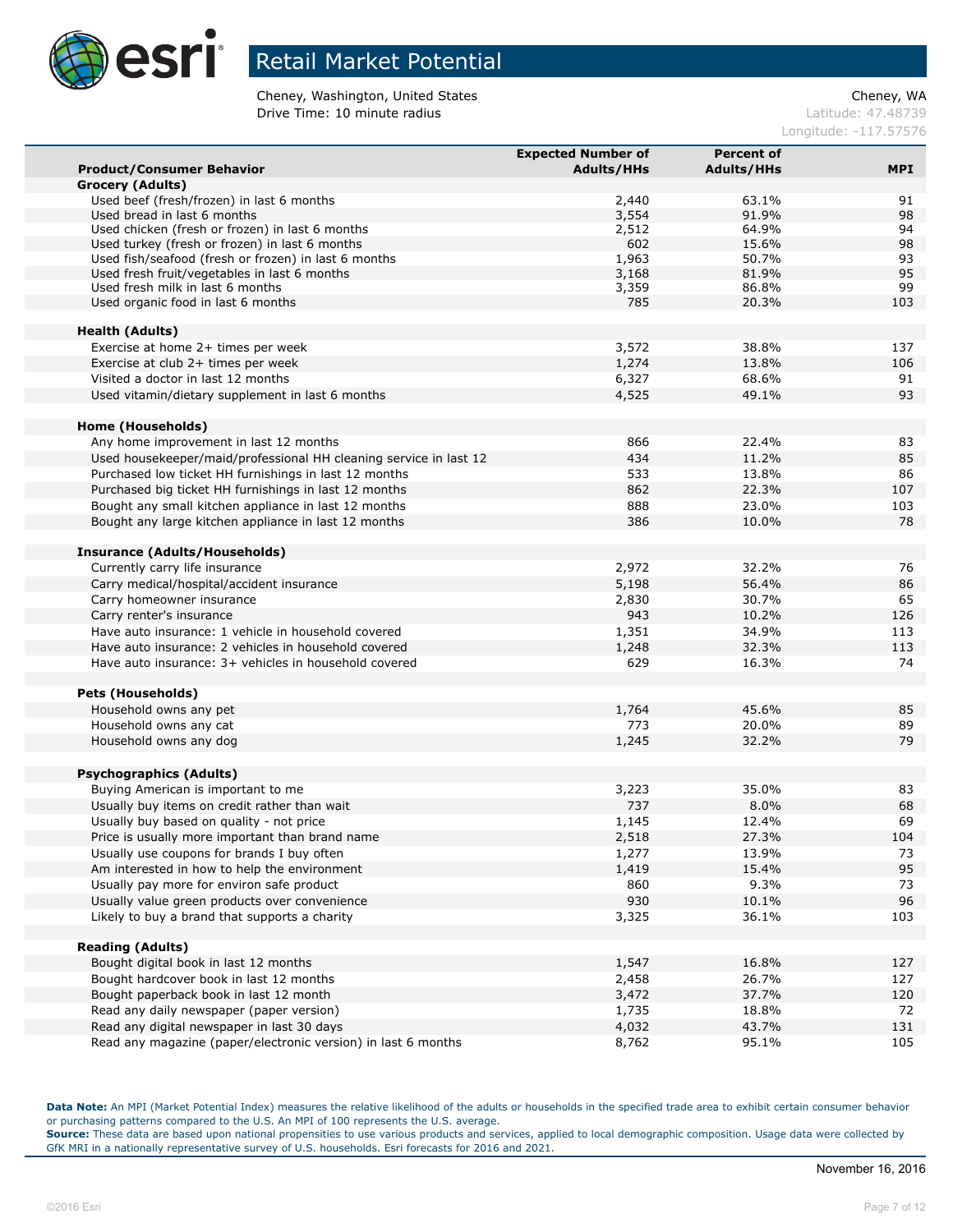

Cheney, Washington, United States Cheney, WA **Drive Time: 10 minute radius Latitude: 47.48739** 

Longitude: -117.57576

|                                                                | <b>Expected Number of</b> | <b>Percent of</b> |            |
|----------------------------------------------------------------|---------------------------|-------------------|------------|
| <b>Product/Consumer Behavior</b>                               | <b>Adults/HHs</b>         | <b>Adults/HHs</b> | <b>MPI</b> |
| <b>Restaurants (Adults)</b>                                    |                           |                   |            |
| Went to family restaurant/steak house in last 6 months         | 7,155                     | 77.6%             | 104        |
| Went to family restaurant/steak house: 4+ times a month        | 2,400                     | 26.0%             | 95         |
| Went to fast food/drive-in restaurant in last 6 months         | 8,577                     | 93.1%             | 103        |
| Went to fast food/drive-in restaurant 9+ times/mo              | 3,839                     | 41.7%             | 106        |
| Fast food/drive-in last 6 months: eat in                       | 4,001                     | 43.4%             | 119        |
| Fast food/drive-in last 6 months: home delivery                | 955                       | 10.4%             | 135        |
| Fast food/drive-in last 6 months: take-out/drive-thru          | 4,789                     | 52.0%             | 112        |
| Fast food/drive-in last 6 months: take-out/walk-in             | 2,450                     | 26.6%             | 137        |
|                                                                |                           |                   |            |
| <b>Television &amp; Electronics (Adults/Households)</b>        |                           |                   |            |
| Own any e-reader/tablet                                        | 3,019                     | 32.8%             | 103        |
| Own e-reader/tablet: iPad                                      | 1,223                     | 13.3%             | 87         |
| Own any portable MP3 player                                    | 3,405                     | 36.9%             | 120        |
| HH owns 1 TV                                                   | 950                       | 24.6%             | 120        |
| HH owns 2 TVs                                                  | 1,105                     | 28.6%             | 110        |
| HH owns 3 TVs                                                  | 766                       | 19.8%             | 93         |
| HH owns 4+ TVs                                                 | 544                       | 14.1%             | 74         |
| HH subscribes to cable TV                                      | 2,046                     | 52.9%             | 106        |
| HH subscribes to fiber optic                                   | 80                        | 2.1%              | 27         |
| HH has satellite dish                                          | 595                       | 15.4%             | 61         |
| HH owns DVD/Blu-ray player                                     | 2,476                     | 64.0%             | 106        |
| HH owns camcorder                                              | 469                       | 12.1%             | 87         |
| HH owns portable GPS navigation device                         | 936                       | 24.2%             | 88         |
| HH purchased video game system in last 12 mos                  | 265                       | 6.8%              | 86         |
| HH owns Internet video device for TV                           | 278                       | 7.2%              | 102        |
|                                                                |                           |                   |            |
| <b>Travel (Adults)</b>                                         |                           |                   |            |
| Domestic travel in last 12 months                              | 4,888                     | 53.0%             | 106        |
| Took 3+ domestic non-business trips in last 12 months          | 1,360                     | 14.8%             | 133        |
| Spent on domestic vacations in last 12 months: $<$ \$1,000     | 1,461                     | 15.9%             | 148        |
| Spent on domestic vacations in last 12 months: \$1,000-\$1,499 | 426                       | 4.6%              | 79         |
| Spent on domestic vacations in last 12 months: \$1,500-\$1,999 | 312                       | 3.4%              | 95         |
| Spent on domestic vacations in last 12 months: \$2,000-\$2,999 | 341                       | 3.7%              | 95         |
| Spent on domestic vacations in last 12 months: \$3,000+        | 388                       | 4.2%              | 76         |
| Domestic travel in the 12 months: used general travel website  | 398                       | 4.3%              | 64         |
| Foreign travel in last 3 years                                 | 2,511                     | 27.2%             | 113        |
| Took 3+ foreign trips by plane in last 3 years                 | 258                       | 2.8%              | 62         |
| Spent on foreign vacations in last 12 months: <\$1,000         | 277                       | 3.0%              | 72         |
|                                                                |                           |                   |            |
| Spent on foreign vacations in last 12 months: \$1,000-\$2,999  | 365<br>315                | 4.0%<br>3.4%      | 121<br>69  |
| Spent on foreign vacations in last 12 months: \$3,000+         |                           |                   |            |
| Foreign travel in last 3 years: used general travel website    | 659                       | 7.1%              | 128        |
| Nights spent in hotel/motel in last 12 months: any             | 4,134                     | 44.9%             | 110        |
| Took cruise of more than one day in last 3 years               | 803                       | 8.7%              | 104        |
| Member of any frequent flyer program                           | 831                       | $9.0\%$           | 55         |
| Member of any hotel rewards program                            | 932                       | 10.1%             | 72         |

**Data Note:** An MPI (Market Potential Index) measures the relative likelihood of the adults or households in the specified trade area to exhibit certain consumer behavior or purchasing patterns compared to the U.S. An MPI of 100 represents the U.S. average.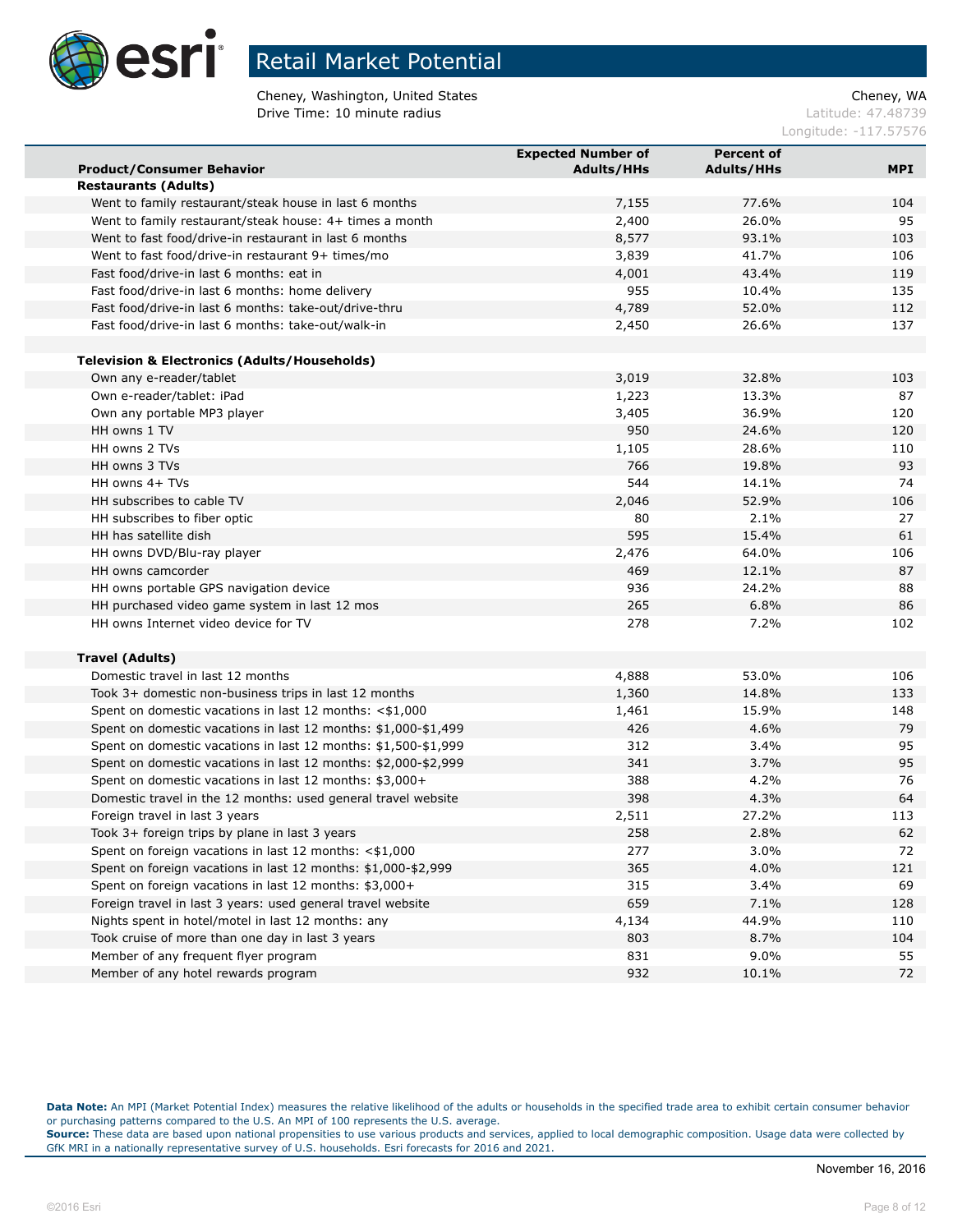

Cheney, Washington, United States Cheney, WA **Drive Time: 15 minute radius Latitude: 47.48739** 

Longitude: -117.57576

| <b>Demographic Summary</b>                           |                           | 2016              | 2021       |
|------------------------------------------------------|---------------------------|-------------------|------------|
| Population                                           |                           | 14,710            | 15,097     |
| Population 18+                                       |                           | 12,234            | 12,545     |
| Households                                           |                           | 5,334             | 5,480      |
| Median Household Income                              |                           | \$39,043          | \$38,301   |
|                                                      |                           |                   |            |
|                                                      | <b>Expected Number of</b> | <b>Percent of</b> |            |
| <b>Product/Consumer Behavior</b>                     | <b>Adults/HHs</b>         | <b>Adults/HHs</b> | <b>MPI</b> |
| <b>Apparel (Adults)</b>                              |                           |                   |            |
| Bought any men's clothing in last 12 months          | 5,960                     | 48.7%             | 103        |
| Bought any women's clothing in last 12 months        | 5,464                     | 44.7%             | 102        |
| Bought clothing for child <13 years in last 6 months | 3,166                     | 25.9%             | 94         |
| Bought any shoes in last 12 months                   | 7,176                     | 58.7%             | 109        |
| Bought costume jewelry in last 12 months             | 2,575                     | 21.0%             | 108        |
| Bought any fine jewelry in last 12 months            |                           |                   |            |
|                                                      | 2,105                     | 17.2%             | 94         |
| Bought a watch in last 12 months                     | 1,206                     | 9.9%              | 89         |
|                                                      |                           |                   |            |
| <b>Automobiles (Households)</b>                      |                           |                   |            |
| HH owns/leases any vehicle                           | 4,690                     | 87.9%             | 103        |
| HH bought/leased new vehicle last 12 mo              | 412                       | 7.7%              | 82         |
|                                                      |                           |                   |            |
| <b>Automotive Aftermarket (Adults)</b>               |                           |                   |            |
| Bought gasoline in last 6 months                     | 10,596                    | 86.6%             | 102        |
| Bought/changed motor oil in last 12 months           | 5,992                     | 49.0%             | 100        |
| Had tune-up in last 12 months                        | 3,851                     | 31.5%             | 104        |
|                                                      |                           |                   |            |
| <b>Beverages (Adults)</b>                            |                           |                   |            |
| Drank bottled water/seltzer in last 6 months         | 7,727                     | 63.2%             | 97         |
| Drank regular cola in last 6 months                  | 5,525                     | 45.2%             | 101        |
| Drank beer/ale in last 6 months                      | 5,130                     | 41.9%             | 98         |
|                                                      |                           |                   |            |
| <b>Cameras (Adults)</b>                              |                           |                   |            |
| Own digital point & shoot camera                     | 3,795                     | 31.0%             | 106        |
| Own digital single-lens reflex (SLR) camera          | 1,236                     | 10.1%             | 117        |
| Bought any camera in last 12 months                  | 712                       | 5.8%              | 102        |
| Printed digital photos in last 12 months             | 376                       | 3.1%              | 105        |
|                                                      |                           |                   |            |
| <b>Cell Phones (Adults/Households)</b>               |                           |                   |            |
| Bought cell phone in last 12 months                  | 5,029                     | 41.1%             | 114        |
| Have a smartphone                                    | 8,348                     | 68.2%             | 116        |
| Have a smartphone: Android phone (any brand)         | 3,836                     | 31.4%             | 116        |
| Have a smartphone: Apple iPhone                      | 4,047                     | 33.1%             | 128        |
| Number of cell phones in household: 1                | 1,758                     | 33.0%             | 103        |
| Number of cell phones in household: 2                | 2,226                     | 41.7%             | 112        |
| Number of cell phones in household: 3+               | 1,230                     | 23.1%             | 91         |
| HH has cell phone only (no landline telephone)       | 3,238                     | 60.7%             | 145        |
|                                                      |                           |                   |            |
| <b>Computers (Households)</b>                        |                           |                   |            |
| HH owns a computer                                   | 4,504                     | 84.4%             | 110        |
| HH owns desktop computer                             | 2,345                     | 44.0%             | 97         |
| HH owns laptop/notebook                              | 3,353                     | 62.9%             | 116        |
| HH owns any Apple/Mac brand computer                 | 931                       | 17.5%             | 116        |
| HH owns any PC/non-Apple brand computer              | 3,858                     | 72.3%             | 106        |
| HH purchased most recent computer in a store         | 2,175                     | 40.8%             | 108        |
| HH purchased most recent computer online             | 869                       | 16.3%             | 125        |
| Spent <\$500 on most recent home computer            | 980                       | 18.4%             | 127        |
| Spent \$500-\$999 on most recent home computer       | 1,116                     | 20.9%             | 110        |
| Spent \$1,000-\$1,499 on most recent home computer   | 574                       | 10.8%             | 114        |
| Spent \$1,500-\$1,999 on most recent home computer   | 240                       | 4.5%              | 99         |
| Spent \$2,000+ on most recent home computer          | 162                       | 3.0%              | 77         |

**Data Note:** An MPI (Market Potential Index) measures the relative likelihood of the adults or households in the specified trade area to exhibit certain consumer behavior or purchasing patterns compared to the U.S. An MPI of 100 represents the U.S. average.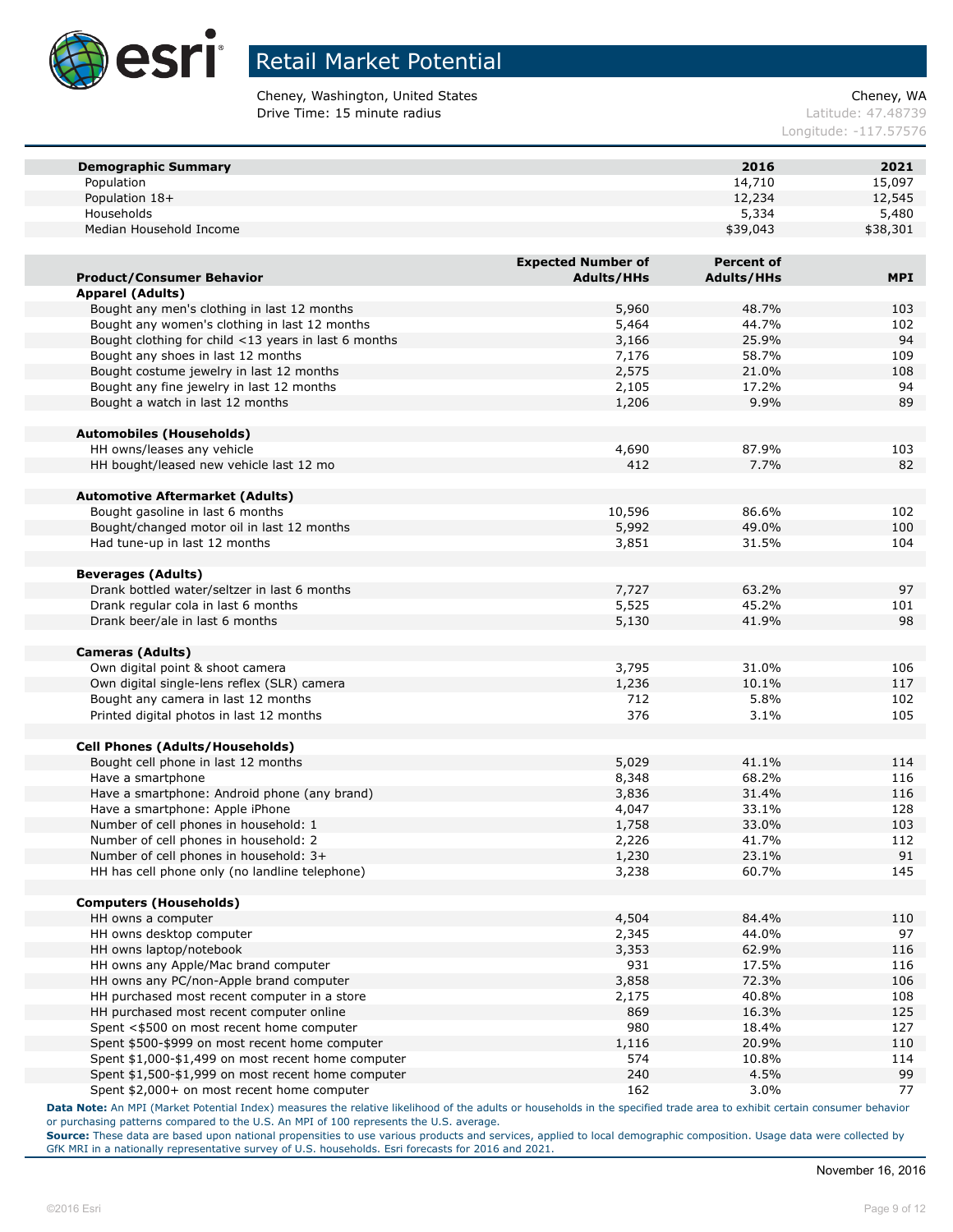

Cheney, Washington, United States Cheney, WA<br>
Drive Time: 15 minute radius Cheney, WA Cheney, WA Cheney, WA Cheney, WA Cheney, WA Drive Time: 15 minute radius

Longitude: -117.57576

|                                                             | <b>Expected Number of</b> | <b>Percent of</b> |            |
|-------------------------------------------------------------|---------------------------|-------------------|------------|
| <b>Product/Consumer Behavior</b>                            | <b>Adults/HHs</b>         | <b>Adults/HHs</b> | <b>MPI</b> |
| <b>Convenience Stores (Adults)</b>                          |                           |                   |            |
| Shopped at convenience store in last 6 mos                  | 6,630                     | 54.2%             | 107        |
| Bought brewed coffee at convenience store in last 30 days   | 1,621                     | 13.2%             | 84         |
| Bought cigarettes at convenience store in last 30 days      | 1,524                     | 12.5%             | 100        |
| Bought gas at convenience store in last 30 days             | 4,955                     | 40.5%             | 123        |
| Spent at convenience store in last 30 days: <\$20           | 925                       | 7.6%              | 93         |
| Spent at convenience store in last 30 days: \$20-\$39       | 1,243                     | 10.2%             | 112        |
| Spent at convenience store in last 30 days: \$40-\$50       | 906                       | 7.4%              | 97         |
| Spent at convenience store in last 30 days: \$51-\$99       | 787                       | 6.4%              | 145        |
| Spent at convenience store in last 30 days: \$100+          | 2,921                     | 23.9%             | 104        |
| <b>Entertainment (Adults)</b>                               |                           |                   |            |
| Attended a movie in last 6 months                           | 8,329                     | 68.1%             | 114        |
| Went to live theater in last 12 months                      | 1,926                     | 15.7%             | 121        |
| Went to a bar/night club in last 12 months                  | 2,289                     | 18.7%             | 112        |
| Dined out in last 12 months                                 | 5,786                     | 47.3%             | 105        |
| Gambled at a casino in last 12 months                       | 1,014                     | 8.3%              | 60         |
| Visited a theme park in last 12 months                      | 2,371                     | 19.4%             | 110        |
| Viewed movie (video-on-demand) in last 30 days              | 1,406                     | 11.5%             | 68         |
| Viewed TV show (video-on-demand) in last 30 days            | 1,449                     | 11.8%             | 92         |
| Watched any pay-per-view TV in last 12 months               | 923                       | 7.5%              | 57         |
| Downloaded a movie over the Internet in last 30 days        | 1,400                     | 11.4%             | 159        |
| Downloaded any individual song in last 6 months             | 3,495                     | 28.6%             | 140        |
| Watched a movie online in the last 30 days                  | 3,537                     | 28.9%             | 181        |
| Watched a TV program online in last 30 days                 | 3,348                     | 27.4%             | 183        |
| Played a video/electronic game (console) in last 12 months  | 2,018                     | 16.5%             | 158        |
| Played a video/electronic game (portable) in last 12 months | 752                       | 6.1%              | 135        |
|                                                             |                           |                   |            |
| <b>Financial (Adults)</b>                                   |                           |                   |            |
| Have home mortgage (1st)                                    | 3,060                     | 25.0%             | 80         |
| Used ATM/cash machine in last 12 months                     | 6,784                     | 55.5%             | 113        |
| Own any stock                                               | 767                       | 6.3%              | 82         |
| Own U.S. savings bond                                       | 753                       | 6.2%              | 116        |
| Own shares in mutual fund (stock)                           | 685                       | 5.6%              | 77         |
| Own shares in mutual fund (bonds)                           | 470                       | 3.8%              | 79         |
| Have interest checking account                              | 3,242                     | 26.5%             | 94         |
| Have non-interest checking account                          | 4,083                     | 33.4%             | 118        |
| Have savings account                                        | 7,536                     | 61.6%             | 114        |
| Have 401K retirement savings plan                           | 1,721                     | 14.1%             | 97         |
| Own/used any credit/debit card in last 12 months            | 9,993                     | 81.7%             | 110        |
| Avg monthly credit card expenditures: <\$111                | 2,197                     | 18.0%             | 155        |
| Avg monthly credit card expenditures: \$111-\$225           | 945                       | 7.7%              | 112        |
| Avg monthly credit card expenditures: \$226-\$450           | 645                       | 5.3%              | 83         |
| Avg monthly credit card expenditures: \$451-\$700           | 661                       | 5.4%              | 101        |
| Avg monthly credit card expenditures: \$701-\$1,000         | 417                       | 3.4%              | 79         |
| Avg monthly credit card expenditures: \$1,001+              | 790                       | 6.5%              | 71         |
| Did banking online in last 12 months                        | 5,442                     | 44.5%             | 125        |
| Did banking on mobile device in last 12 months              | 2,764                     | 22.6%             | 161        |
| Paid bills online in last 12 months                         | 6,027                     | 49.3%             | 114        |

**Data Note:** An MPI (Market Potential Index) measures the relative likelihood of the adults or households in the specified trade area to exhibit certain consumer behavior or purchasing patterns compared to the U.S. An MPI of 100 represents the U.S. average.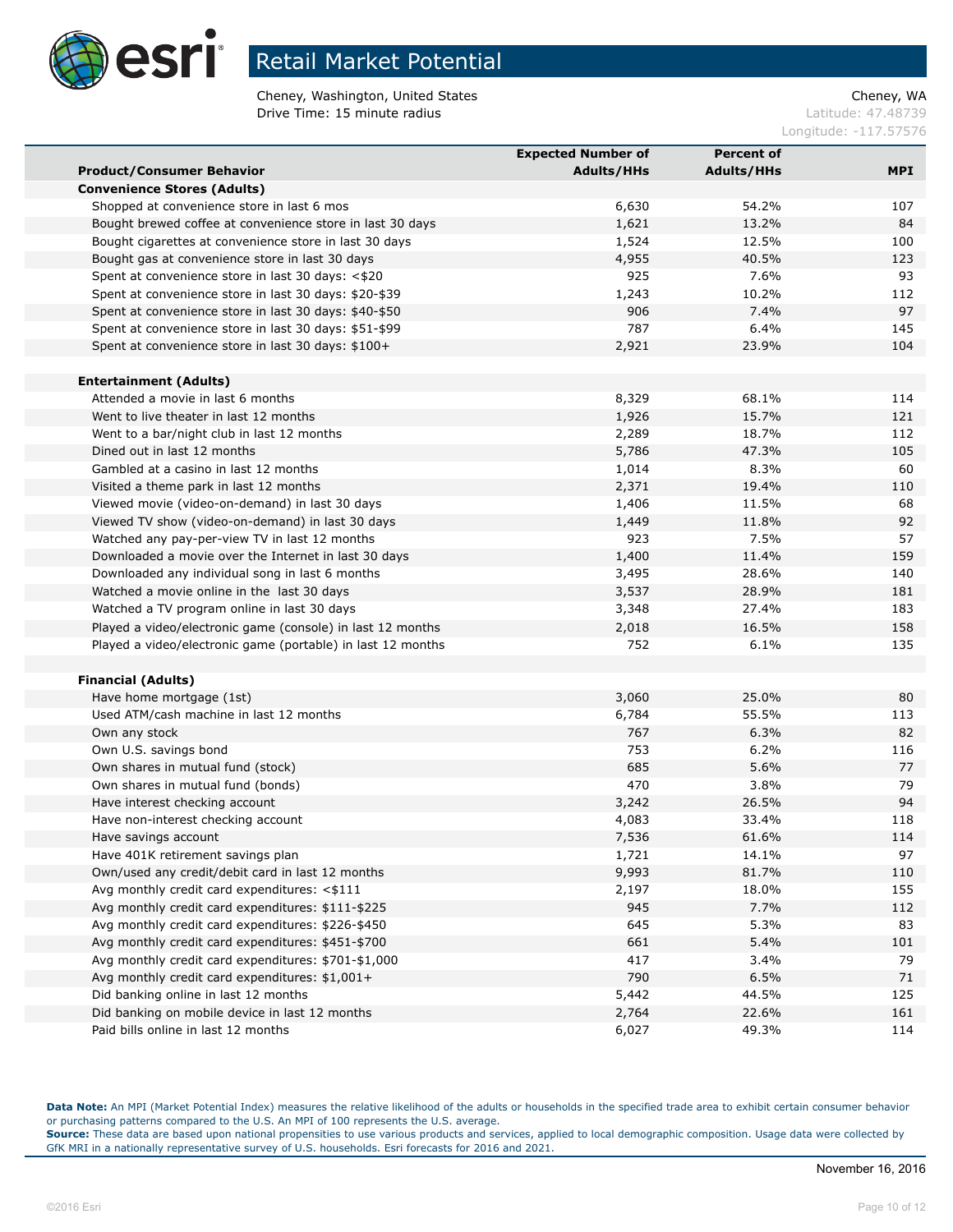

Cheney, Washington, United States Cheney, WA **Drive Time: 15 minute radius Latitude: 47.48739** 

Longitude: -117.57576

|                                                                   | <b>Expected Number of</b> | <b>Percent of</b> |      |
|-------------------------------------------------------------------|---------------------------|-------------------|------|
| <b>Product/Consumer Behavior</b>                                  | <b>Adults/HHs</b>         | <b>Adults/HHs</b> | MPI. |
| <b>Grocery (Adults)</b>                                           |                           |                   |      |
| Used beef (fresh/frozen) in last 6 months                         | 3,539                     | 66.3%             | 95   |
| Used bread in last 6 months                                       | 4,949                     | 92.8%             | 99   |
| Used chicken (fresh or frozen) in last 6 months                   | 3,573                     | 67.0%             | 97   |
| Used turkey (fresh or frozen) in last 6 months                    | 859                       | 16.1%             | 102  |
| Used fish/seafood (fresh or frozen) in last 6 months              | 2,806                     | 52.6%             | 96   |
| Used fresh fruit/vegetables in last 6 months                      | 4,459                     | 83.6%             | 97   |
| Used fresh milk in last 6 months                                  | 4,689                     | 87.9%             | 100  |
| Used organic food in last 6 months                                | 994                       | 18.6%             | 95   |
| <b>Health (Adults)</b>                                            |                           |                   |      |
| Exercise at home 2+ times per week                                | 4,453                     | 36.4%             | 128  |
| Exercise at club 2+ times per week                                | 1,636                     | 13.4%             | 103  |
| Visited a doctor in last 12 months                                | 8,678                     | 70.9%             | 94   |
| Used vitamin/dietary supplement in last 6 months                  | 6,122                     | 50.0%             | 95   |
|                                                                   |                           |                   |      |
| <b>Home (Households)</b>                                          |                           |                   |      |
| Any home improvement in last 12 months                            | 1,306                     | 24.5%             | 91   |
| Used housekeeper/maid/professional HH cleaning service in last 12 | 588                       | 11.0%             | 84   |
| Purchased low ticket HH furnishings in last 12 months             | 776                       | 14.5%             | 91   |
| Purchased big ticket HH furnishings in last 12 months             | 1,177                     | 22.1%             | 106  |
| Bought any small kitchen appliance in last 12 months              | 1,228                     | 23.0%             | 104  |
| Bought any large kitchen appliance in last 12 months              | 580                       | 10.9%             | 85   |
|                                                                   |                           |                   |      |
| <b>Insurance (Adults/Households)</b>                              |                           |                   |      |
| Currently carry life insurance                                    | 4,459                     | 36.4%             | 85   |
| Carry medical/hospital/accident insurance                         | 7,242                     | 59.2%             | 90   |
| Carry homeowner insurance                                         | 4,543                     | 37.1%             | 79   |
| Carry renter's insurance                                          | 1,160                     | 9.5%              | 116  |
| Have auto insurance: 1 vehicle in household covered               | 1,748                     | 32.8%             | 106  |
| Have auto insurance: 2 vehicles in household covered              | 1,705                     | 32.0%             | 112  |
| Have auto insurance: 3+ vehicles in household covered             | 1,054                     | 19.8%             | 91   |
|                                                                   |                           |                   |      |
| <b>Pets (Households)</b>                                          |                           |                   | 94   |
| Household owns any pet                                            | 2,694                     | 50.5%             | 99   |
| Household owns any cat<br>Household owns any dog                  | 1,184                     | 22.2%             | 91   |
|                                                                   | 1,984                     | 37.2%             |      |
| <b>Psychographics (Adults)</b>                                    |                           |                   |      |
| Buying American is important to me                                | 4,692                     | 38.4%             | 91   |
| Usually buy items on credit rather than wait                      | 1,065                     | 8.7%              | 74   |
| Usually buy based on quality - not price                          | 1,693                     | 13.8%             | 77   |
| Price is usually more important than brand name                   | 3,369                     | 27.5%             | 105  |
| Usually use coupons for brands I buy often                        | 1,868                     | 15.3%             | 81   |
| Am interested in how to help the environment                      | 1,856                     | 15.2%             | 93   |
| Usually pay more for environ safe product                         | 1,195                     | 9.8%              | 76   |
| Usually value green products over convenience                     | 1,181                     | 9.7%              | 92   |
| Likely to buy a brand that supports a charity                     | 4,323                     | 35.3%             | 101  |
|                                                                   |                           |                   |      |
| <b>Reading (Adults)</b>                                           |                           |                   |      |
| Bought digital book in last 12 months                             | 1,985                     | 16.2%             | 123  |
| Bought hardcover book in last 12 months                           | 3,114                     | 25.5%             | 122  |
| Bought paperback book in last 12 month                            | 4,532                     | 37.0%             | 118  |
| Read any daily newspaper (paper version)                          | 2,454                     | 20.1%             | 77   |
| Read any digital newspaper in last 30 days                        | 4,999                     | 40.9%             | 123  |
| Read any magazine (paper/electronic version) in last 6 months     | 11,508                    | 94.1%             | 104  |

**Data Note:** An MPI (Market Potential Index) measures the relative likelihood of the adults or households in the specified trade area to exhibit certain consumer behavior or purchasing patterns compared to the U.S. An MPI of 100 represents the U.S. average.